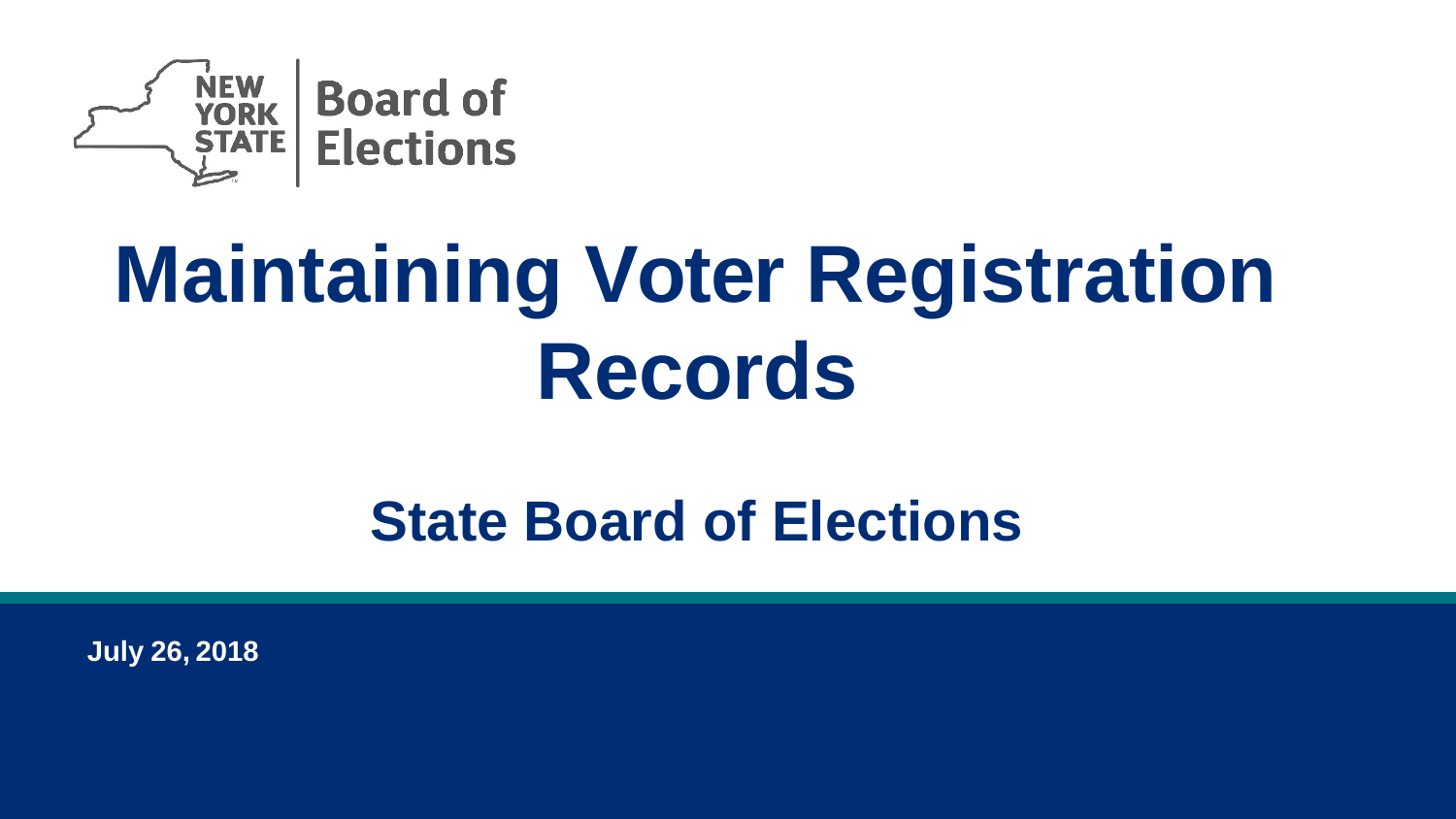**July 26, 2018**

## **Importance of Accurate Voter Records**

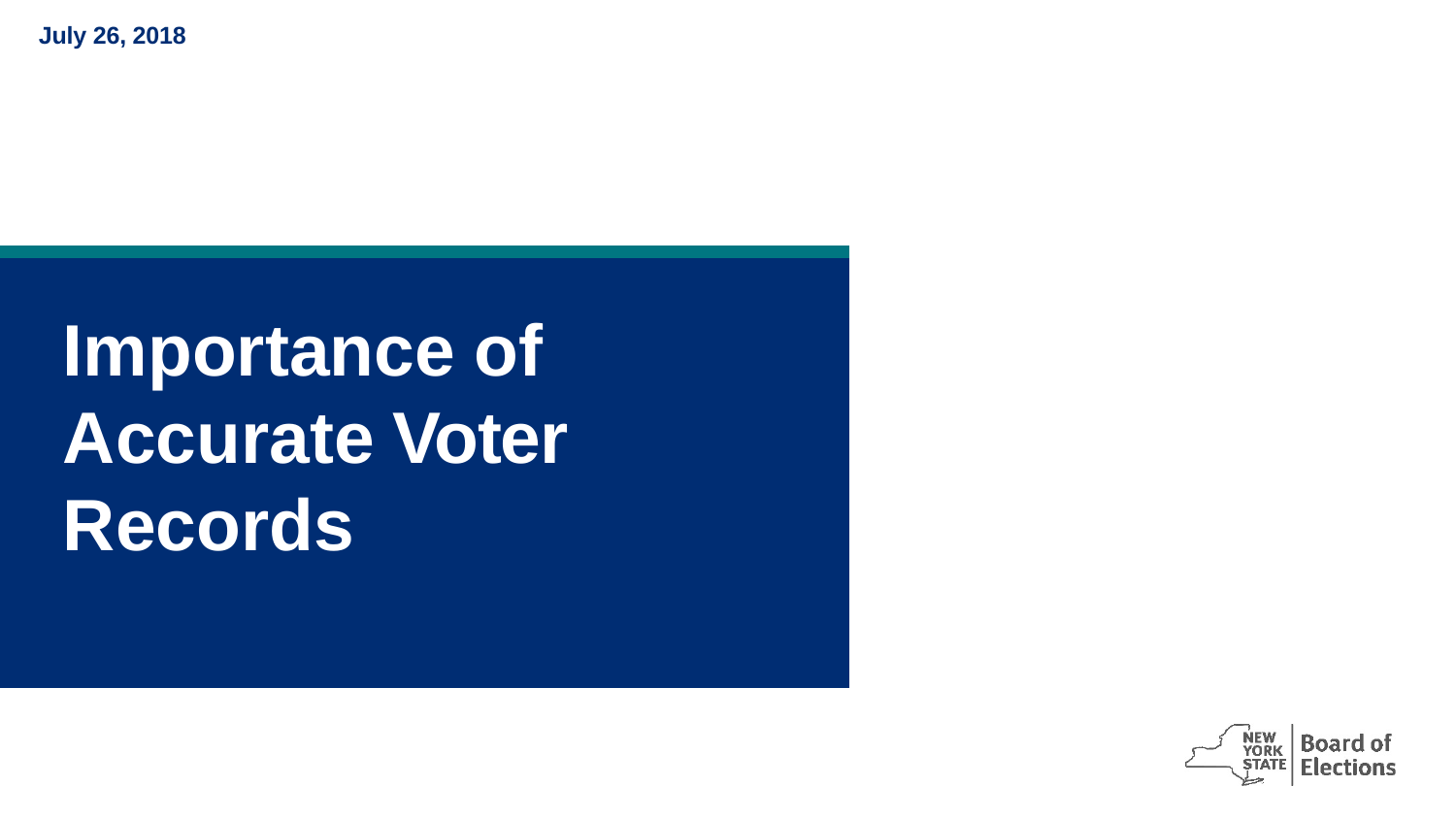$\triangleright$  Proper list maintenance is a year-round activity that takes many forms. The State Board is committed to providing County Boards with useful information and tools to aid them in this important task.

 The "Guide to Operating a County Board of Elections" is a great place to start to familiarize yourself with, amongst other things, list maintenance activities and sample notices.

GUIDE TO **OPERATING A COUNTY BOARD** OF ELECTIONS

> New York State Board of Elections **Updated June 2014**

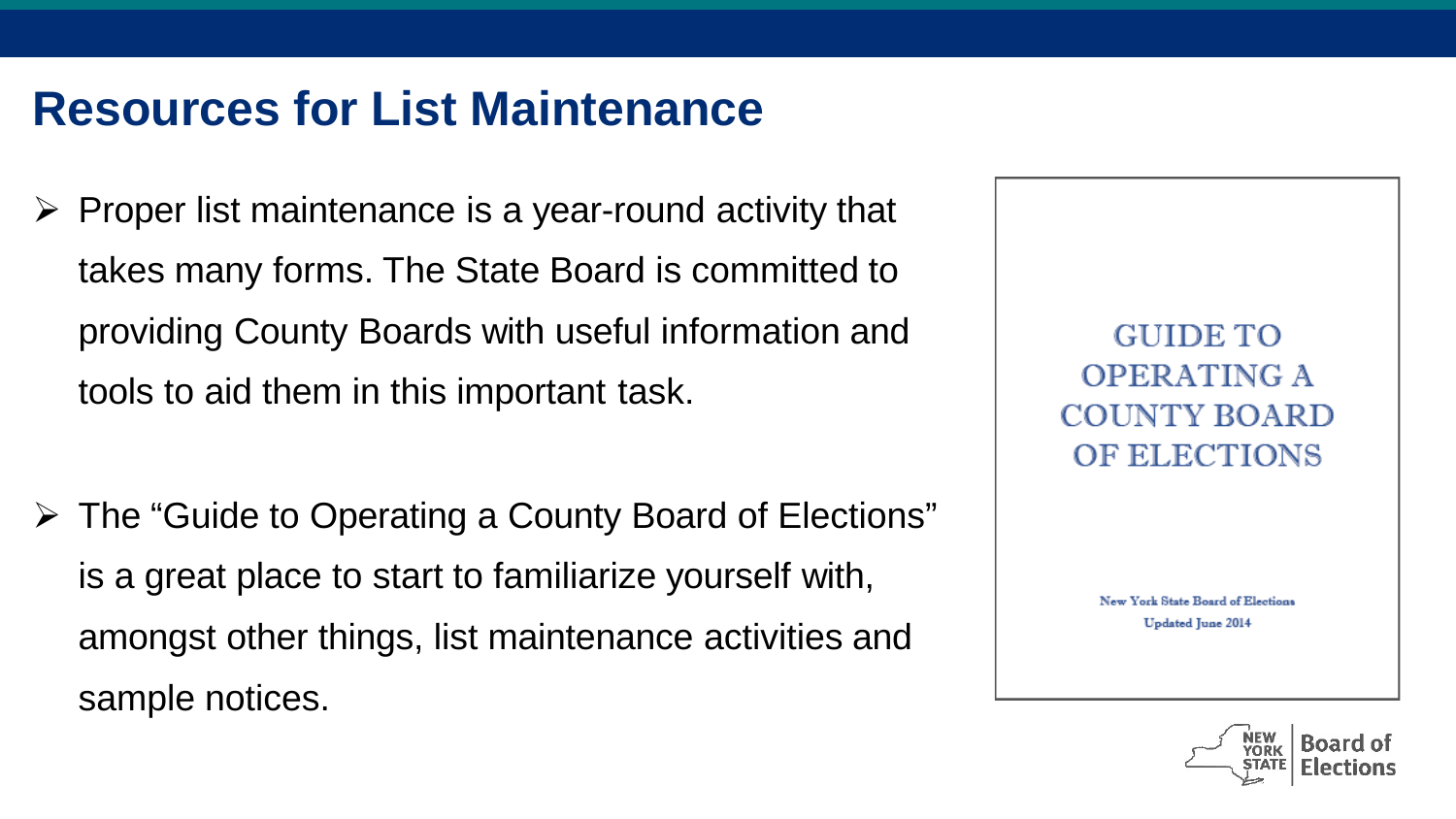#### **Importance of Accurate Voter Records**

 The **Help America Vote Act (HAVA)** requires that election officials perform computerized list maintenance in order to remove duplicate names and the names of ineligible voters in coordination with State death and felony record databases.

 The **National Voter Registration Act (NVRA)** contains certain requirements regarding the removal of names from official voter rolls. It requires States to conduct a program that removes individuals from voting registration lists who have died or changed residence. These requirements include the notification of individuals prior to their removal from the list.

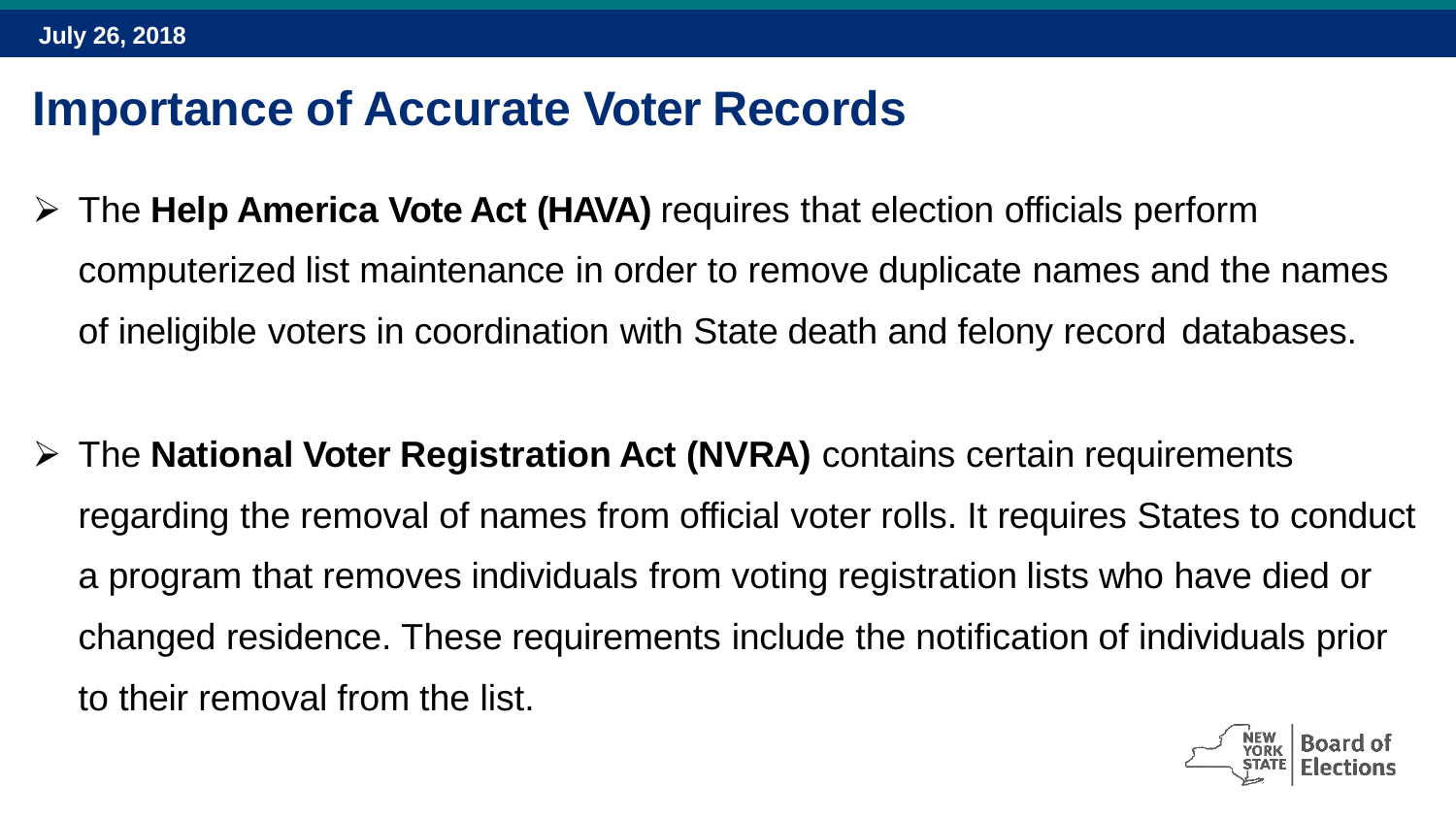**July 26, 2018**

## **Resources for List Maintenance**

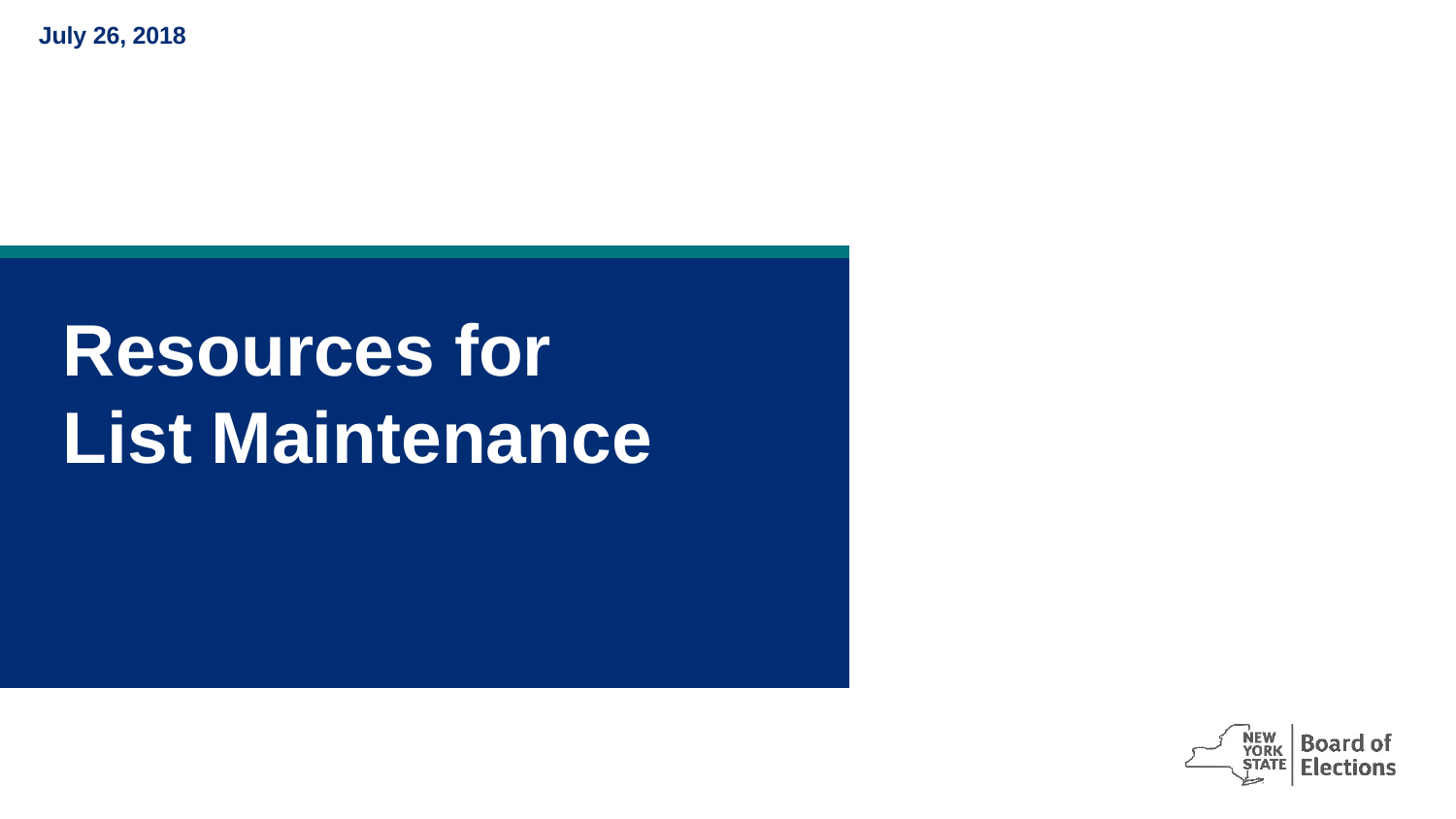$\triangleright$  Also contained in the Guide is the List Maintenance Flow Chart which provides a helpful visual reference for determining both the necessary steps and notifications for each type of list maintenance activity.





**6**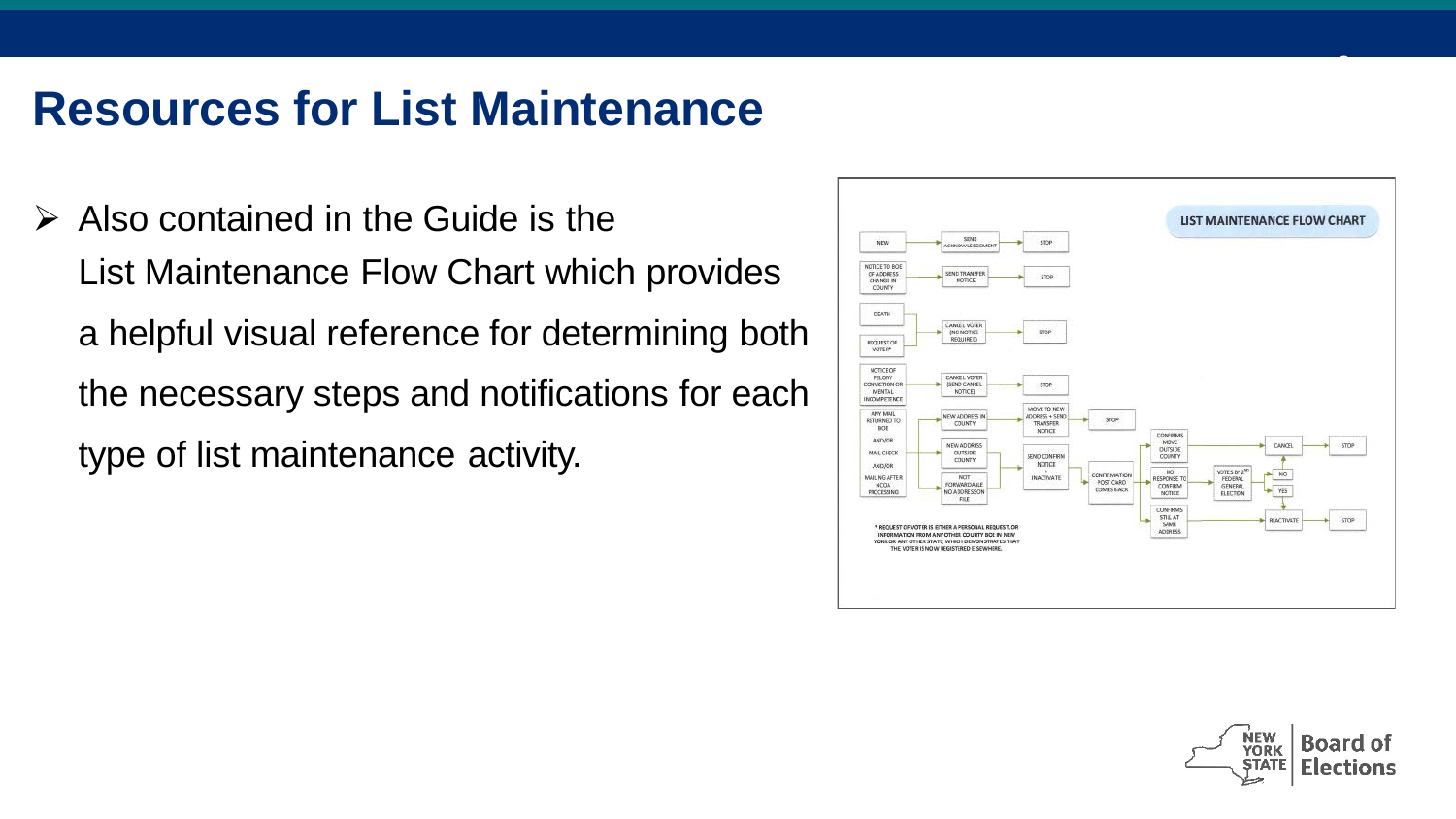- $\triangleright$  Each county has access to the statewide NYSVoter system, which helps facilitate:
	- $\triangleright$  Duplicate Management
	- $\triangleright$  Felon Management
	- $\triangleright$  Death Management
	- $\triangleright$  Miscellaneous data validation reports
- $\triangleright$  The NYSVoter manual, which provides more detailed information on how to make the most of the various tools available to County Boards through the NYSVoter system can be found under the "Help" section of NYSVoter.



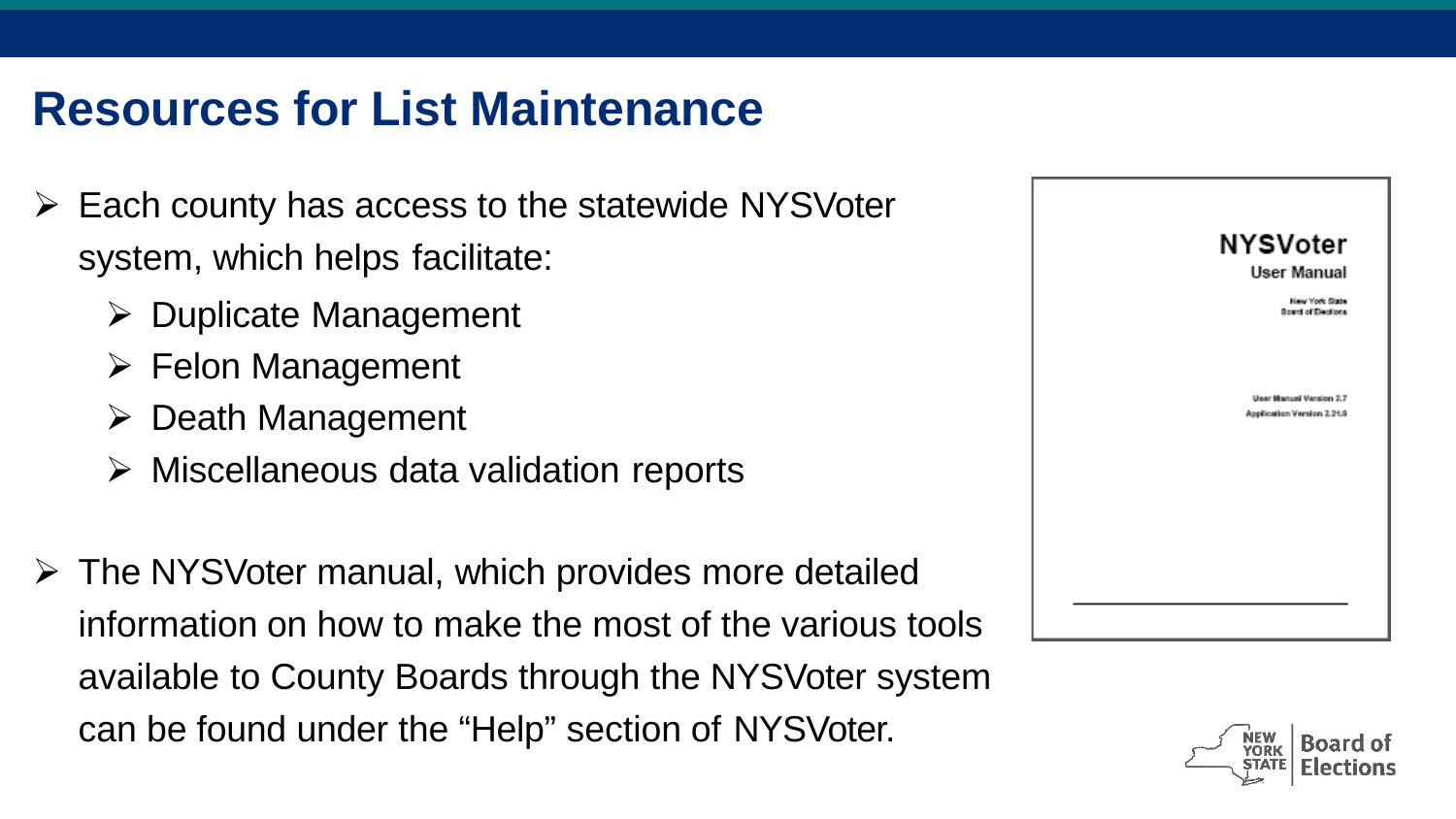On May 23, 2018, NYSBOE issued guidance concerning Executive Order 181 – Restoring Voting Rights.

In summary, the general rules related to felony forfeiture are not changed. Upon conviction of a felony for which an incarceration is part of the sentence, the voter registration record for such person must be purged. Such person thereafter remains ineligible to register and vote until reaching their maximum sentence of imprisonment, being discharged from parole or receiving a pardon or restoration of rights.

A voter on parole who has been issued a conditional voting pardon may thereafter lawfully register to vote even while on parole.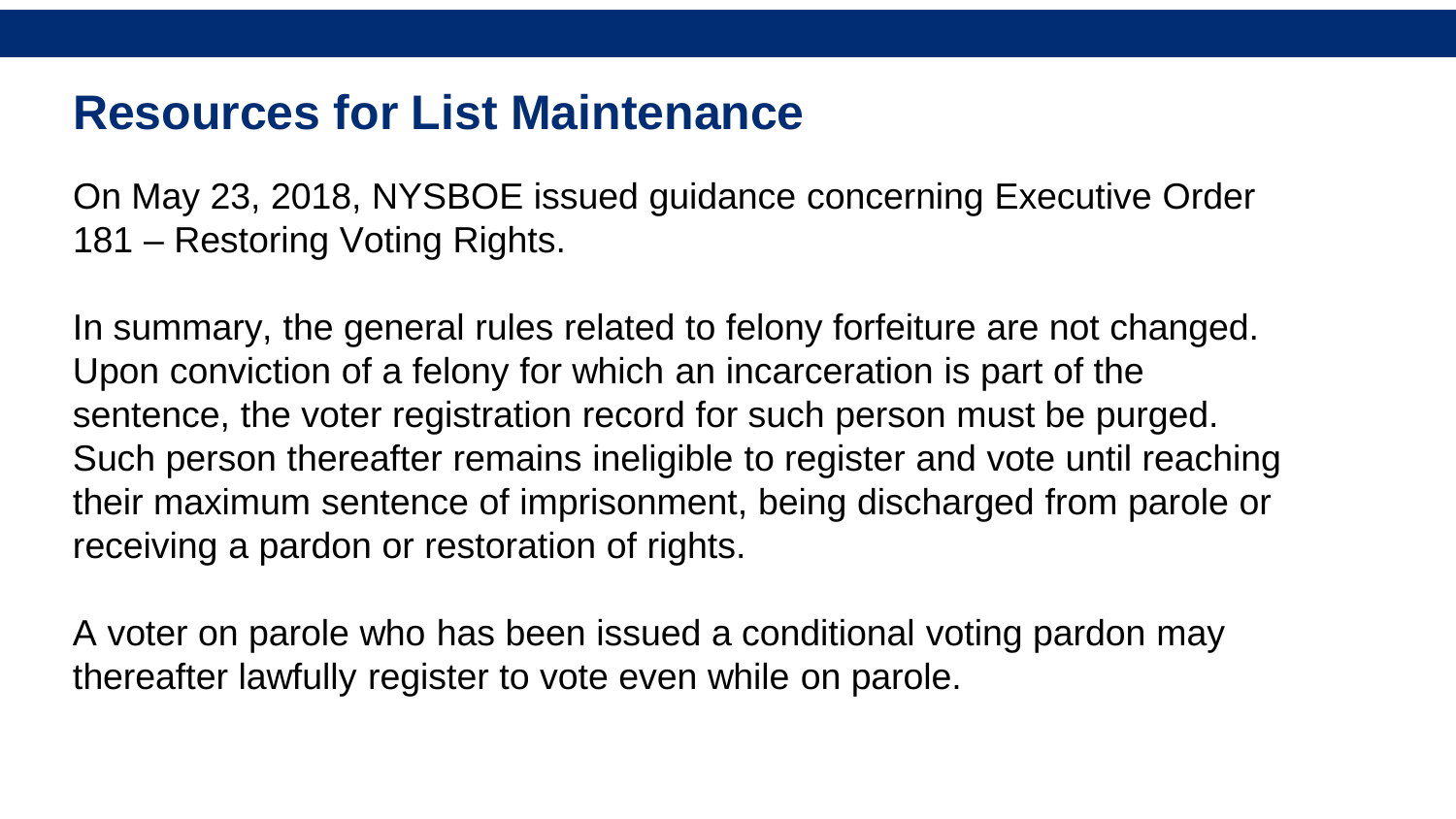A voter who NYSVOTER identifies as a likely felon match must not be purged if the voter registered to vote *after* having received a conditional pardon.

Boards of Elections may use the parolee look-up tool to identify whether a person has been issued a pardon restoring voting rights. As relevant, the board may wish to scan the parolee page showing that the pardon has been issued and include the document with the voter's record, as this will document the board's action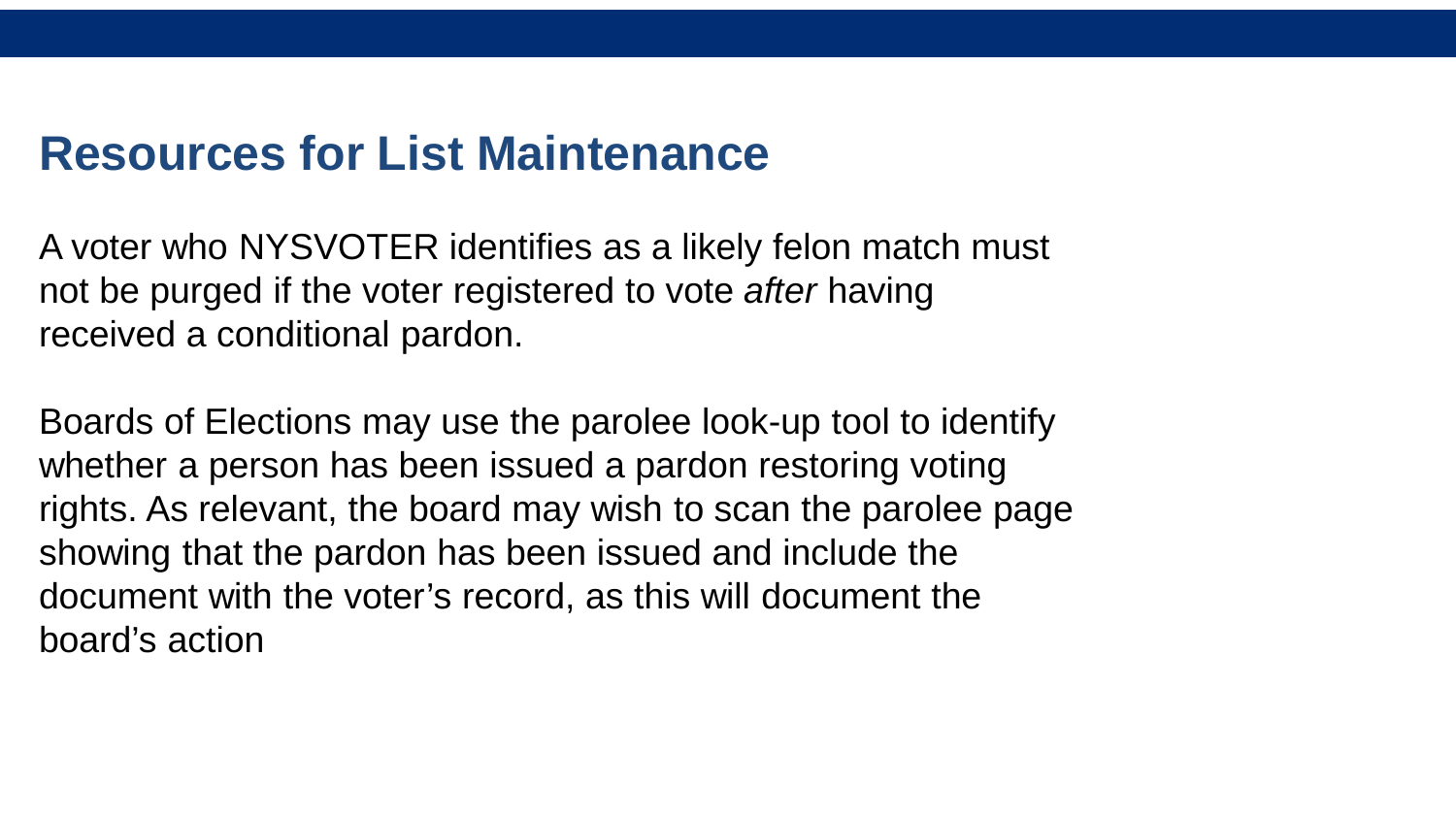- ▶ NYSVoter Audit Visits
	- NYSBOE visits each County Board at least once every two years to review list maintenance procedures with appropriate staff and to ensure that they are fully trained in using NYSVoter and are performing the required list maintenance activities on a continual basis.
	- $\triangleright$  If you have new staff or require additional training in using NYSVoter or in understanding proper list maintenance procedures, please contact the State Board.

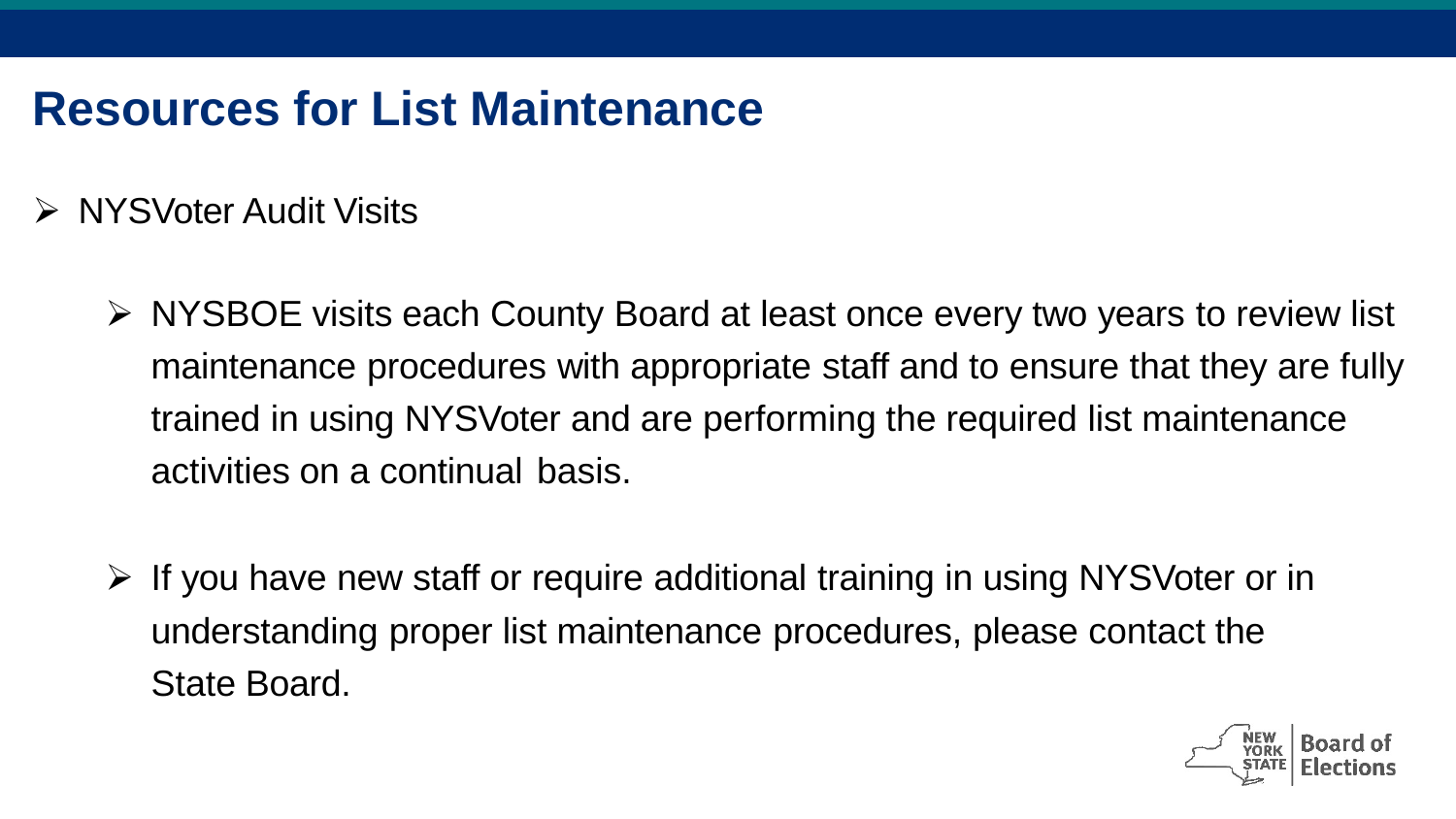NYSVOTER User access should be reviewed on an on-going basis.

Only current employees who need access to NYSVOTER should have credentials to the system.

Please review your NYSVOTER employee list on an annual basis and as employees are hired and/or finish employment.